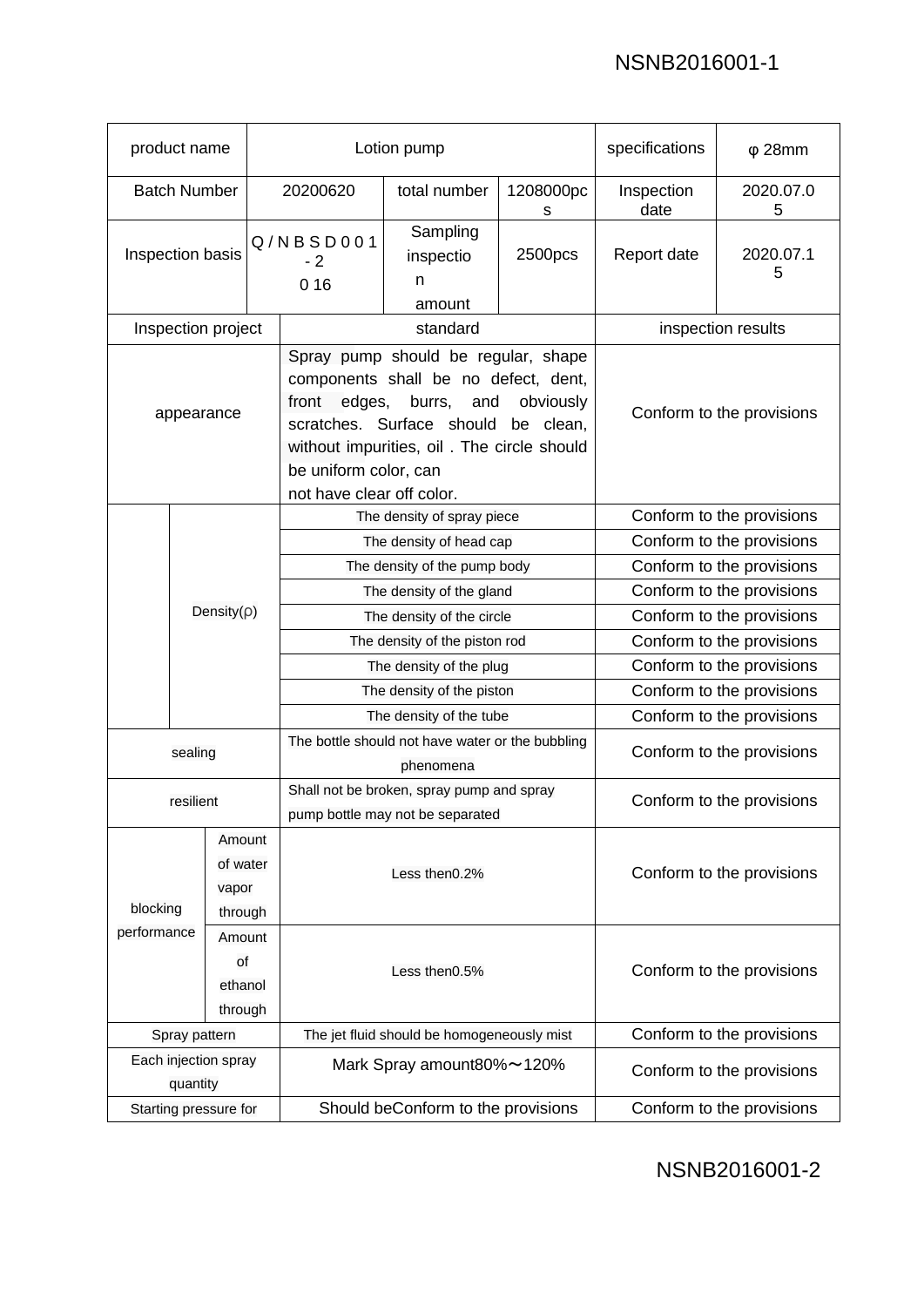| product name                               |                |                                                        | Lotion pump                                                                            | specifications            | $\varphi$ 28mm            |                             |  |
|--------------------------------------------|----------------|--------------------------------------------------------|----------------------------------------------------------------------------------------|---------------------------|---------------------------|-----------------------------|--|
| <b>Batch Number</b>                        |                | 20200620                                               | total number                                                                           | 1208000pc<br>s            | Inspectio<br>n<br>date    | 2020.07.0<br>5              |  |
| Inspection basis                           |                | Q/NBSD001<br>$-2$<br>016                               | Samplin<br>g<br>inspectio<br>n<br>amount                                               | 2500pcs                   | Inspectio<br>n basis      | Q/NBS<br>$D$ 001 -<br>20 16 |  |
| Inspection project                         |                |                                                        | standar<br>d                                                                           |                           | inspection results        |                             |  |
| On ignition residue                        |                | then 3.0%)                                             | spray pieceless than0.1% (Sunscreen should less                                        |                           | 0.08<br>℅                 |                             |  |
|                                            |                | then 3.0%)                                             | head capless than0.1% (Sunscreen should less                                           | 0.08<br>%                 |                           |                             |  |
|                                            |                | then 3.0%)                                             | piston rod less than0.1% (Sunscreen should less                                        | 0.08<br>$\%$              |                           |                             |  |
|                                            |                | then 3.0%)                                             | pump bodyless than0.1% (Sunscreen should less                                          | 0.08<br>$\%$              |                           |                             |  |
|                                            |                | then 3.0%)                                             | Needle valveless than0.1% (Sunscreen should less                                       | 0.08<br>%                 |                           |                             |  |
|                                            |                | 3.0%                                                   | Piston less than 0.1% (Sunscreen should less then                                      | 0.08<br>%                 |                           |                             |  |
|                                            |                | 3.0%                                                   | Gasketless than0.1% (Sunscreen should less then                                        | 0.09<br>%                 |                           |                             |  |
|                                            |                | 3.0%                                                   | Tube less than0.1% (Sunscreen should less then                                         | 0.08<br>$\%$              |                           |                             |  |
|                                            |                | 3.0%                                                   | Gland less than0.1% (Sunscreen should less then                                        | 0.08<br>%                 |                           |                             |  |
|                                            |                | 3.0%                                                   | Circlelessthan0.1% (Sunscreen should less then                                         | 0.09<br>%                 |                           |                             |  |
|                                            |                |                                                        | test of dissolved matter                                                               |                           |                           |                             |  |
| clarity                                    |                | solution, shall not be thicker.                        | Solution should be clarified; Such as turbidity,<br>compared with 2 turbidity standard | Conform to the provisions |                           |                             |  |
| Water absorbance<br><b>Test solution</b>   |                |                                                        | Less than0.1                                                                           | Conform to the provisions |                           |                             |  |
| Ethanol absorbance<br><b>Test solution</b> |                |                                                        | Less than0.1                                                                           | Conform to the provisions |                           |                             |  |
| PHchange value                             |                |                                                        | Less than1.0                                                                           |                           | Conform to the provisions |                             |  |
| readily oxidizable<br>substance            |                | Volumetric solution (sodium thiosulfate 0.01<br>mol/L) |                                                                                        |                           |                           | Conform to the provisions   |  |
|                                            |                |                                                        | the difference between the consumption≤1.5ml                                           |                           |                           |                             |  |
| heavy metal                                |                | ≤1ppm                                                  |                                                                                        |                           | ≤1ppm                     |                             |  |
|                                            | water          |                                                        | Less than12.0mg                                                                        |                           |                           | 9.8 <sub>mg</sub>           |  |
| Non volatile<br>matter                     | 65%<br>Ethanol |                                                        | Less than50.0mg                                                                        |                           |                           | 40.3mg                      |  |
|                                            |                | Less than75.0mg<br>N-hexane                            |                                                                                        |                           |                           | 42.4mg                      |  |